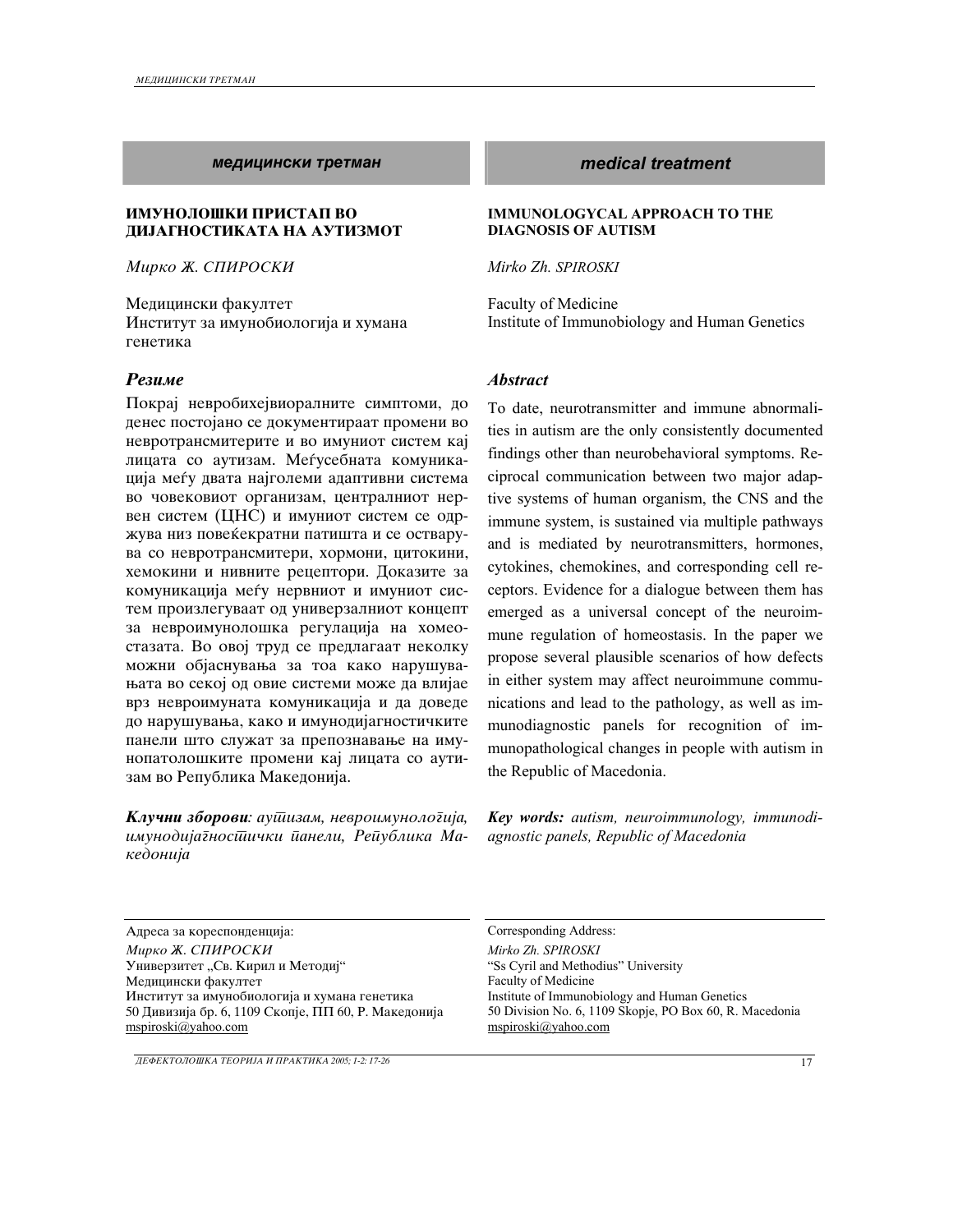#### *Bosed Introduction*

Покрај невробихејвиоралните симптоми, до денес постојано се документираат промени во невротрансмитерите и во имуниот систем кај лицата со аутизам. Меѓусебната комуникација меѓу двата најголеми адаптивни система во човековиот организам, централ**ниот нервен систем (ЦНС) и имуниот сис**тем се одржува низ повеќекратни патишта и се остварува со невротрансмитери, хормони, цитокини, хемокини и нивните рецепто**ри** (1). Доказите за комуникација меѓу нервниот и имуниот систем произлегуваат од универзалниот концепт за невроимунолош**ka regulacija na homeostazata**.

Во овој труд ќе бидат опишани неколку можни механизми и како нарушувањата на секој од тие механизми што може да ја **на**рушат невроимуната комуникација и да доведат до патолошка состојба.

## *Primarnoto imunolo{ko naru{uvawe*   $\bar{\imath}$ о наūаѓа ЦНС

Централниот нервен систем имунолошки се следи преку специјализирана, прилагодена форма. ЦНС не е целосно исклучен од циркулацијата - противтелата, како и имуните клетки може да поминат низ ендотелната крвно-мозочна бариера и да се движат низ мозочното ткиво. Вродениот имун систем во ЦНС го сочинуваат стационарни клетки во мозочниот паренхим (микроглија и астроглија) и во крвосадниот меѓупростор. Познато е дека микроглијалните клетки имаат особини на противген обработувачки клетки, како што е прикажувањето молекули од главниот ткивносовпадлив комплекс (ГТСК) и костимулаторни молекули (2). Нивната имунорегулаторна функција се остварува преку прикажување противгени врз Т-Ли и поларизација на Т-Ли кон цитокинскиот одговор (Тпо1 наспроти Тпо2 лимфоцити). Оттука микроглијалните клетки имаат способност да го почнат имуниот одговор кон надворешни противгени или кон внатрешните дегенеративни процеси во ЦHС.

To date, neurotransmitter and immune abnormalities in autism are the only consistently documented findings other than neurobehavioral symptoms. Reciprocal communication between two major adaptive systems of the organism, **the CNS and the immune system**, is sustained via multiple pathways and is mediated by **neurotransmitters, hormones, cytokines, chemokines, and corresponding cell receptors** (1). Evidence for a dialogue between them has emerged as a universal concept of the **neuroimmune regulation of homeostasis**.

In this paper we will describe several plausible scenarios of how defects in either system may **affect neuroimmune communications and lead to the pathology**.

## *Primary Immune Dysfunction Targeting the CNS*

The CNS is subject to immune surveillance, though in a specialized, adapted form. The CNS is not completely secluded from circulating immune factors: antibodies as well as immune cells can pass through the endothelial blood–brain barrier and migrate through brain tissues. The innate CNS immune system is represented by resident cells within the brain parenchyma (microglia and astroglia) and at the vascular interface. Microglial cells are known to have features of Antigen-presenting cells (APC), such as an expression of Major Histocompatibility Complex (MHC) and costimulatory molecules (2). Their immunoregulatory functions feature antigen presentation to T cells and polarization of T-cell cytokine responses (Th1 versus Th2). Thus, microglia cells have the potential to initiate immune responses to exogenous antigens or endogenous degenerative processes within the CNS.

*MEDICAL TREATMENT*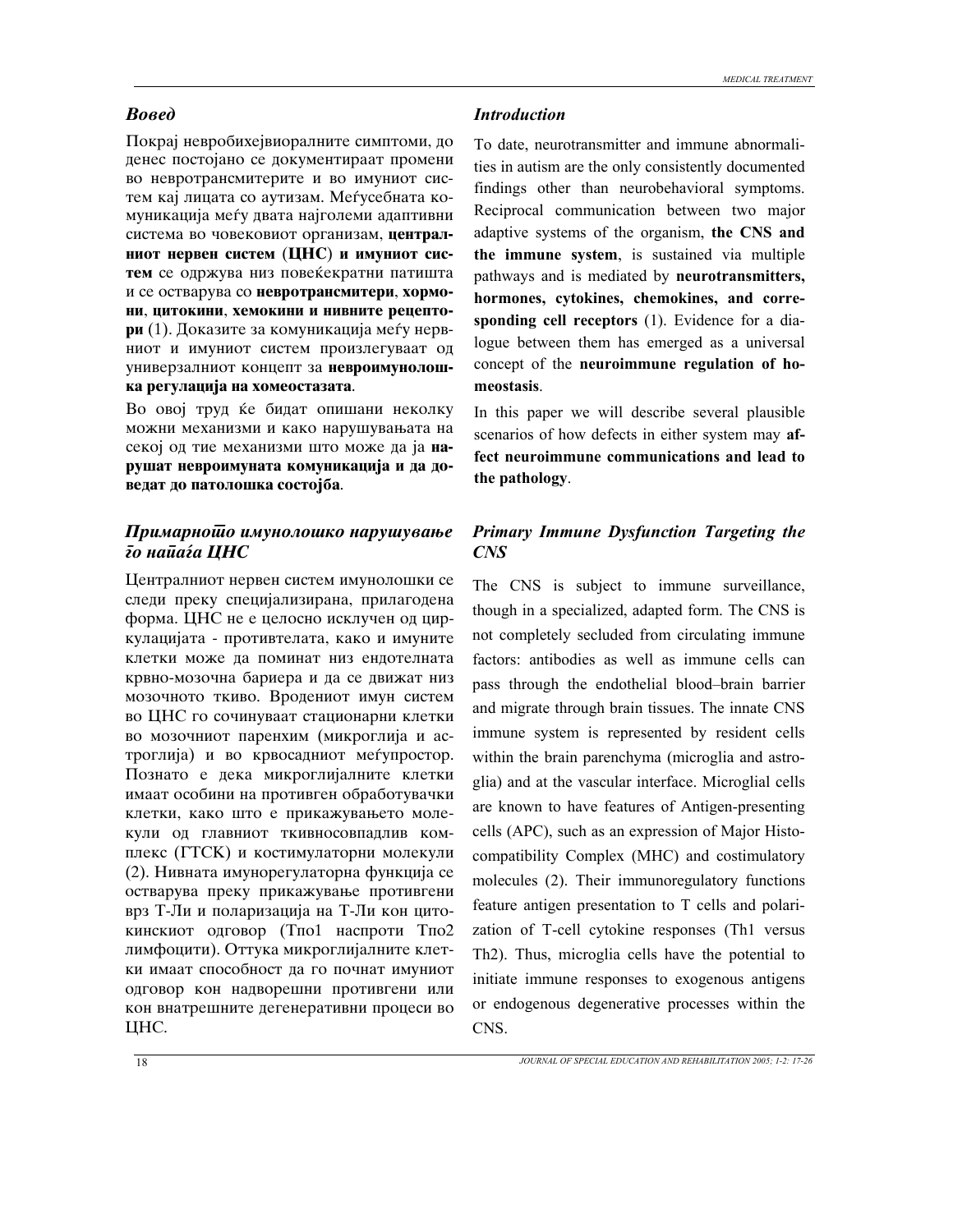Примарното имунолошко нарушување е докажано во неколку заболувања, вклучувајќи ги мултиплата склероза (MC), мијастенија гравис и синдромот на Гилиан-Баре (Guillian-Barre). Исто така се најдени невробихејвиорални нарушувања во автоимуни глувци кои спонтано развиваат системско лупусовидно автоимуно заболување, придружено со последователни промени во поведението (3).

Денешното знаење на невроимуната патологија во ЦНС, главно, е добиено од испитувањата на мултиплата склероза и нејзиниот животински модел, експериментниот автоимун енцефаломиелит. Мултиплата склероза се карактеризира со прогресивна или повторувачка невродегенерација од автоимуно потекло (4). Во развојот на заболувањето мозочното ткиво го напаѓаат имуните фактори од крвотекот и стационарните имунокомпетентни клетки. Тоа се искажува со карактеристични оштетувања на Т-Ли субпопулации, со појава на противмиелински противтела во цереброспиналната течност и со локален имун одговор во мозокот преку активирање на микроглијалните клетки. Како последица на тоа, во мозокот на болните од мултипла склероза се гледаат невродегенеративни оштетувања, кои се состојат од демиелинизирачки подрачја со расфрлани воспалителни инфилтрати што содржат Т-Ли од крвотекот, Б-Ли кои лачат противтела кон миелинските молекули и голем број макрофаги. Во акутнатата фаза на мултиплата склероза се забележува активна системска лимфоцитна миграција кон ЦНС, додека хроничната фаза се карактеризира со активирани микроглијални клетки, насобирање на макрофаги и повеќе Т-Ли.

Наодите на противмозочни автопротивтела кај лицата со аутизам, заедно со честиот наод на автоимуни заболувања во нивните фамилии, сугерира вклучување на автоимунитетот барем во една подгрупа од лицата со аутизам. Меѓутоа, клиничката слика на аутизмот не се совпаѓа со онаа од класичната автоимуна патологија на ЦНС.

A causative role of primary immune dysfunction is confirmed for a number of disorders including multiple sclerosis (MS), myasthenia gravis, and Guillian-Barre´s syndrome. Neurobehavioral impairments are also found in autoimmune mice spontaneously developing a systemic, lupus-like autoimmune disease; disease progression is accompanied by a cascade of behavioral changes (3).

The current understanding of the CNS neuroimmune pathology has emerged mainly from studies of MS and its animal model, experimental autoimmune encephalomyelitis. MS is characterized by progressive or remitting-relapsing neurodegeneration of autoimmune origin (4). In the course of the disorder, brain tissues are targeted by both bloodborne immune factors and by resident immunocompetent cells. This is manifested by characteristic T cell subset alterations, the appearance of antimyelin auto-antibodies in the CSF, and a local immune response within the brain via the activation of microglia. The resulting neurodegenerative damage typically seen in the brain of MS patients comprises demyelinated areas with patchy inflammatory infiltrates containing blood-derived T cells, B cells secreting anti-myelin component antibodies, and a large number of macrophages. The acute phase of MS features active systemic lymphocyte migration into the CNS, while the chronic course is characterized by activated microglia and an accumulation of macrophages with a paucity of T cells.

Evidence of anti-brain auto-antibodies found in autistic patients together with a clustering of autoimmune diseases in their families suggests the involvement of autoimmunity at least in a subset of autism. However, the clinical features of autism do not fit the scenario of classical autoimmune CNS pathology.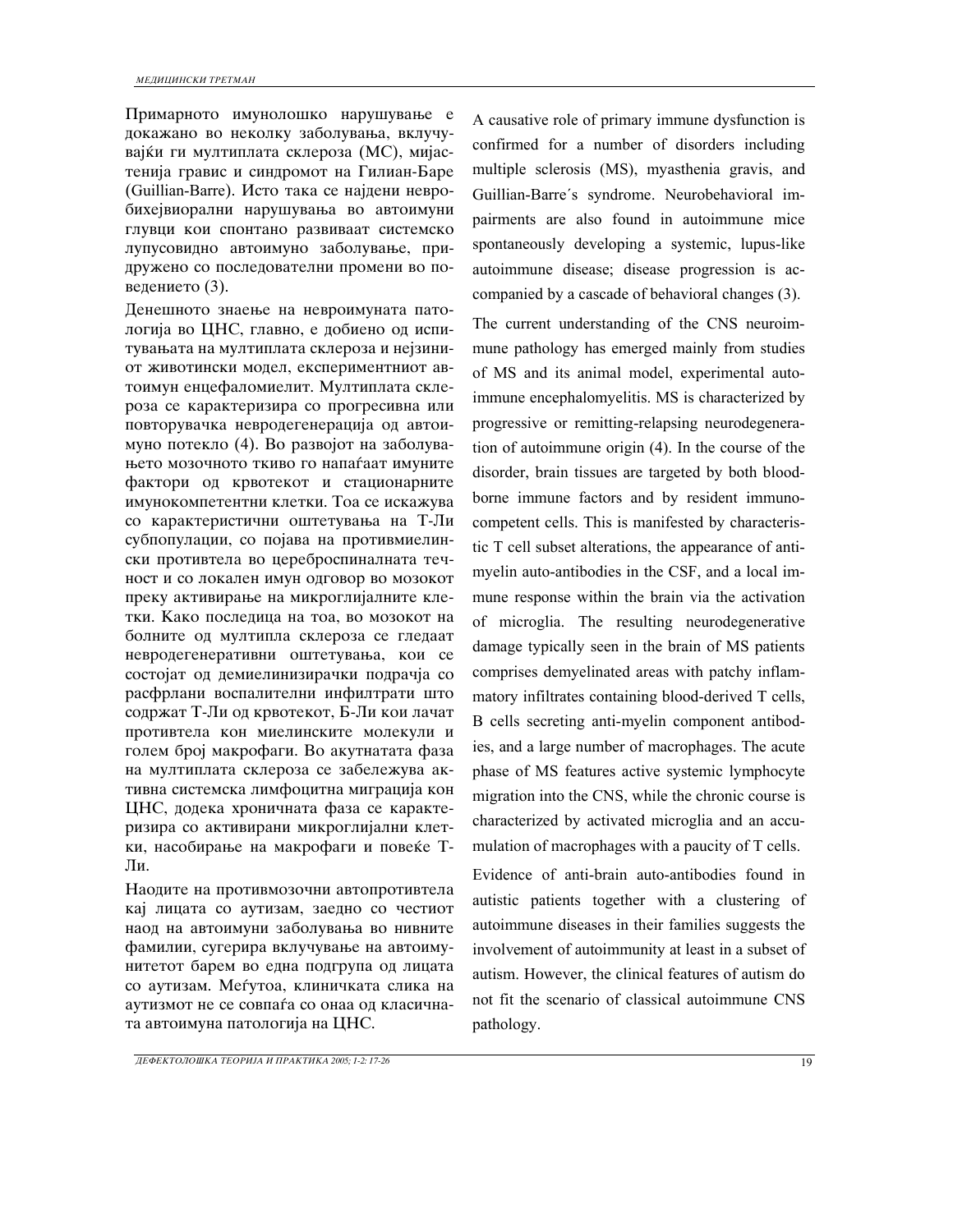Спротивно од мултиплата склероза, каде што присуството на противмиелински автопротивтела во ЦНС е здружено со демиелинизација, кај лицата со аутизам не е најдена демиелинизација било невроанатомски било со магнетна резонанца (5, 6). Дополнително не се најдени ни глиоза ни докази за воспалителни промени или претходни аноксични напади. Тоа укажува на отсуство на воспаление и/или активација на микроглијалните клетки во мозокот од лицата со аутизам. Мерењето воспалителни обележувачи во цереброспиналната течност од лица со аутизам не дало докази за воспаление (7, 8).

Може да заклучиме дека ако имуното нарушување е примарната причина за аутизмот, тогаш тоа е атипично автоимуно заболување. Ако автоимунитетот или другите имуни нарушувања учествуваат во специфичните промени во мозокот од лица со аутизам, се очекува дека овие промени се случиле пред или во тек на невробихејвиоралните појави. Овие промени може да се споредат со паранеопластичните невролошки заболувања. Паранеопластичните невролошки заболувања се автоимуни состојби што се јавуваат во тек на туморигенезата кога малигните клетки почнуваат да прикажуваат противгени кои нормално се само врз невроните (онконеурални противгени) (9). Поради тоа, противтуморскиот имунитет во пациентите со паранеопластични невролошки заболувања предизвикуваат тешка невронска дегенерација на речиси секоја група неврони, вклучувајќи ги и оние од лимбичкиот систем, малиот мозок, ретината, мозочното стебло и 'рбетниот мозок. Кај пациентите со паранеопластични невролошки заболувања имуниот систем напаѓа само еден онконеврален противген, кој дава специфични невролошки симптоми. Во почетокот противонконевралните противтела влегуваат во ЦНС со дифузија, а потоа ги напаѓаат критичните функционални епитопи (делови од молекулата), уништувајќи ја функцијата на противгенот (10).

In contrast to MS, where the presence of anti-myelin auto-antibodies in the CNS is associated with demyelination, no signs of autism-related demyelination have been found either on magnetic resonance imaging or neuroanatomically (5, 6). In addition, neither gliosis nor evidence of inflammatory changes or previous anoxic insult was observed indicating the absence of persistent inflammation and/or activation of microglia in the autistic brain. Screening for inflammation markers in the CSF of children with autism also found no evidence of inflammation (7, 8).

We can conclude that, if immune dysregulation is a primary cause of autism, it is an atypical immune disease. If autoimmunity or other immune abnormalities do account for specific dysfunction in the autistic brain, these phenomena are expected to precede and/or occur at the time of neurobehavioral onset. In this regard, the putative mechanism of autoimmune pathology with an atypical scenario may resemble paraneoplastic neurologic disorders (PNDs). PNDs are autoimmune conditions arising in the course of tumorigenesis when malignant cells begin to express antigens that are normally present only on neurons (onconeural antigens) (9). Thus, the anti-tumor immunity in PND patients causes severe neuronal degeneration whereby almost any group of neurons can be potentially damaged, including those of limbic system, cerebellum, retina, brainstem and spinal cord. In each PND case, the immune system targets normally only one onconeural antigen, giving rise to a discrete set of neurological symptoms. Initially, anti-onconeural antibodies may gain access to the CNS by passive diffusion, and then target critical functional epitopes disrupting the function of the antigen (10).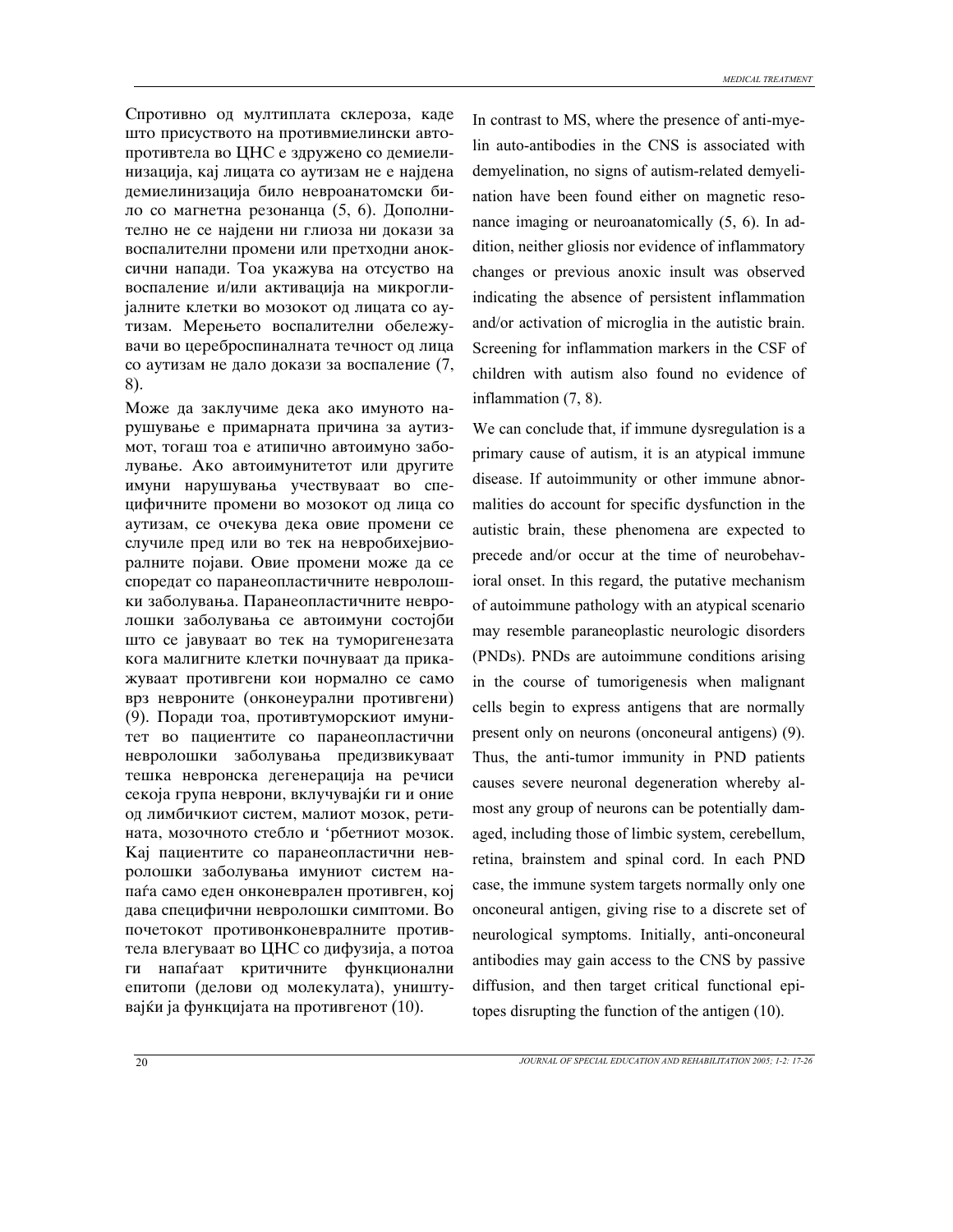Во исто време "се покануваат" активираните противген-специфични Т-Ли во мозокот од резидентните противген-обработувачки клетки што прикажуваат онконеврални противгени. Процесот е придружен со воспалителна каскада со локално создавање цитокини. Тоа ја зголемува пропуштливоста на крвно-мозочната бариера што овозможува понатамошно навлегување на активирани Т-Ли.

Карактеристичниот сет бихејвиорални симптоми во аутизмот сугерира дека може да се оштетат само специфични групи неврони. Ова се поддржува со отсуството на големи морфолошки нарушувања најдени во мозокот од лица со аутизам (5). Многу тесниот интервал на појавување на аутизмот сугерира дека недостигот се јавува во определен период од невроразвојниот програм. Во овој смисол, патологијата кај аутизмот може да се разгледува како аберантен имун одговор кон развојно прикажаните противгени кај подложните индивидуи. Подоцна, привременото прикажување на противгените предизвикува повеќе преодно отколку постојано автоимуно заболување. Исто така, бидејќи недостигот на нормалниот невролошки развој се случува во антенаталниот или во раниот постнатален период од детскиот живот, сериозно треба да се анализира влијанието на мајчиниот организам врз развојот на аутизмот.

# *Defektot vo CNS sekundarno dove-* $\partial$ *yва до имуни нарушувања*

Во втората варијанта од невроимуната патогенеза на аутизмот се поставува како прво нарушувањето на ЦНС, кое подоцна предизвикува имун одговор. Овие имунолошки нарушувања подоцна може да придонесат за ширење на оштетувањата низ ЦНС или да останат како епифеномен. Сигналите од ЦНС, кон имуниот систем може потенцијално да се пренесат преку два патишта: симпатикусниот нервен систем (СНС) и хипоталамо-хипофизно-надбубрежна оска  $(XXHO)$ .

In parallel, activated antigen-specific T-cells are "invited" into the brain by resident APC presenting onconeural antigens. The process is accompanied by an inflammatory cascade including the local production of cytokines. This, in turn, increases permeability of the blood-brain barrier and promotes further intake of activated of T-cells.

The characteristic set of neurobehavioral symptoms in autism suggests that only specific groups of neurons may be affected. This is in line with the absence of gross morphological abnormalities found in autistic brains (5). Moreover, the very narrow interval of autism onset suggests that the failure occurs only within a certain period of the neurodevelopmental program. If this is the case, the autistic pathology may be viewed as an aberrant immune response to developmentally expressed antigens in susceptible individuals. Then the transient antigen expression would cause also a transient rather than persistent autoimmune process. Also, since the failure of normal neurodevelopment happens most likely during antenatal or early postnatal period of a child's life, an influence of mother's organism has to be seriously considered.

## *CNS Defect Leading Secondarily to Immune Abnormalities*

The second scenario of neuroimmune pathogenesis in autism implies that an inherent CNS defect occurs first, triggering an immune response. These immune changes, in turn, may then contribute to further spread of CNS damage or remain an epiphenomenon. The signals from the CNS to the immune system may be potentially transmitted via two major pathways, the sympathetic nervous system (SNS) and the hypothalamic-pituitary-adrenal (HPA) axis.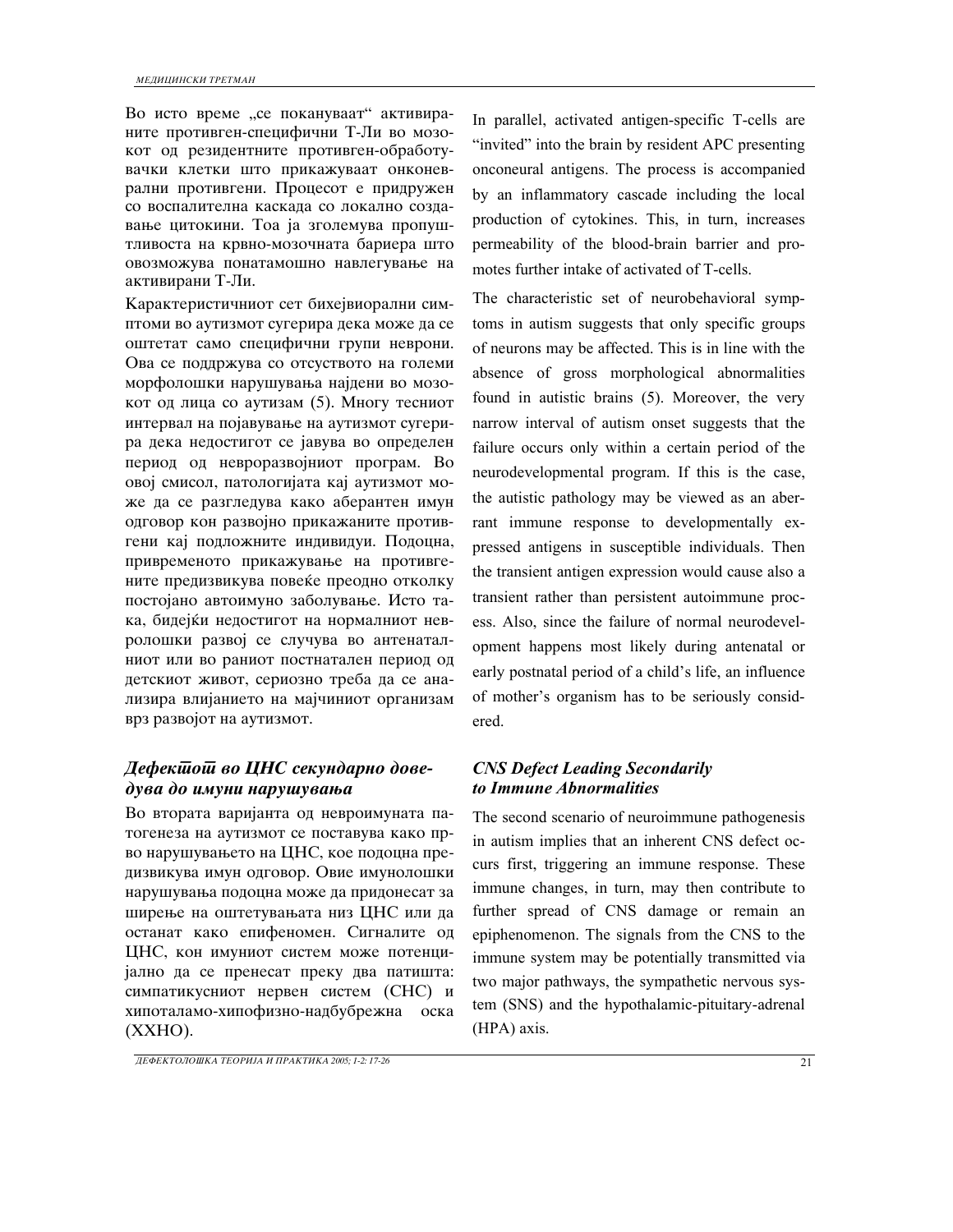Активација на кој било од овие патишта доведува до општи имуносупресивни и противвоспалителни дејства врз имуниот систем (1). Централниот нервен систем може да ги смени особините на имуните клетки додека тие патуваат низ мозочниот паренхим. Опишани се влијанија на оштетениот ЦНС врз имуниот систем во неколку студии, каде што оштетувањата на специфичните подрачја од мозокот или стресот предизвикуваат промени во имунолошката состојба на имуниот систем во периферијата (крвта) (11, 12). Вкрстениот разговор меѓу ЦНС и имуниот систем се остварува со употреба на општите цитокини и со невротрансмитерите. На пример, цитокините што ja регулираат хематолимфопоеазата (создавањето имуни клетки во крвта) истовремено ја регулираат и морфогенезата (создавањето) и зреењето на клетките во нервната система (13). Ендокрините хормони и цитокините многу често служат како пренесувачи во патеките од ЦНС и го контролираат нивното создавање. На крајот, деноноќните ритмики (вклучувајќи ги и имуните одговори) што ја координираат физиологијата на организмот како целина, се случуваат во ЦНС. Нарушувањата на деноноќниот часовник ги менуваат симптомите на некои имуни заболувања, како што e астмата, ревматоидниот артрит и мултипла склерозата. Најдено е нарушување на деноноќниот часовник кај аутизмот и кај други патологии на ЦНС (Верникеова енцефалопатија, Алцхајмерова болест, локализирани хипоталамусни заболувања). Во испитувањата на аутизмот сите испитани лица покажувале нарушување во деноноќниот ритам на мелатонинот, сугерирајќи хипофункција во пинеалната жлезда  $(14)$ .

Во заклучок, доколку имуните нарушувања настануваат секундарно кај лицата со аутизам, се очекува многу од различни одговори што варираат од лице до лице. Отсуството на јасно дефиниран облик на имунолошко нарушување кај лицата со аутизам оди во прилог на оваа хипотеза.

The activation of either pathway has, but is not limited to, general immunosuppressive and antiinflammatory effects on the immune system (1). The CNS may also modify properties of immune cells as they pass through the brain parenchima. The projection of CNS injury on the immune system has been documented in a number of studies where lesions in specific regions of the brain or stress stimuli induced changes of immune status in the periphery (11, 12). Cross-talk between the CNS and the immune system is sustained through the use of common cytokines and neurotransmitters. For instance, cytokines regulating hematolymphopoesis also regulate morphogenesis and maturation of nervous cells (13). The endocrine hormones and cytokines often serve as messengers in the CNS pathways that control their own production. Finally, circadian rhythms coordinating whole organism physiology, including the immune response, are generated within the CNS. Perturbations of the circadian clock are known to affect symptoms of some immune-mediated diseases, such as asthma, rheumatoid arthritis, and multiple sclerosis. Interestingly, the circadian clock was also found impaired in autism and in a number of brain pathologies (Wernicke's encephalop-athy, Alzheimer's disease, localized hypothalamic disorders). In study conducted on autism, all examined patients demonstrated abnormal melato-nin circadian rhythm, suggesting a pineal endocrine hypofunction (14).

In conclusion, if immune changes were secondary events in autism, one would expect to see a broad spectrum of responses, varying between individuals. The absence of defined patterns of immune alterations in autistic patients is consistent with this hypothesis.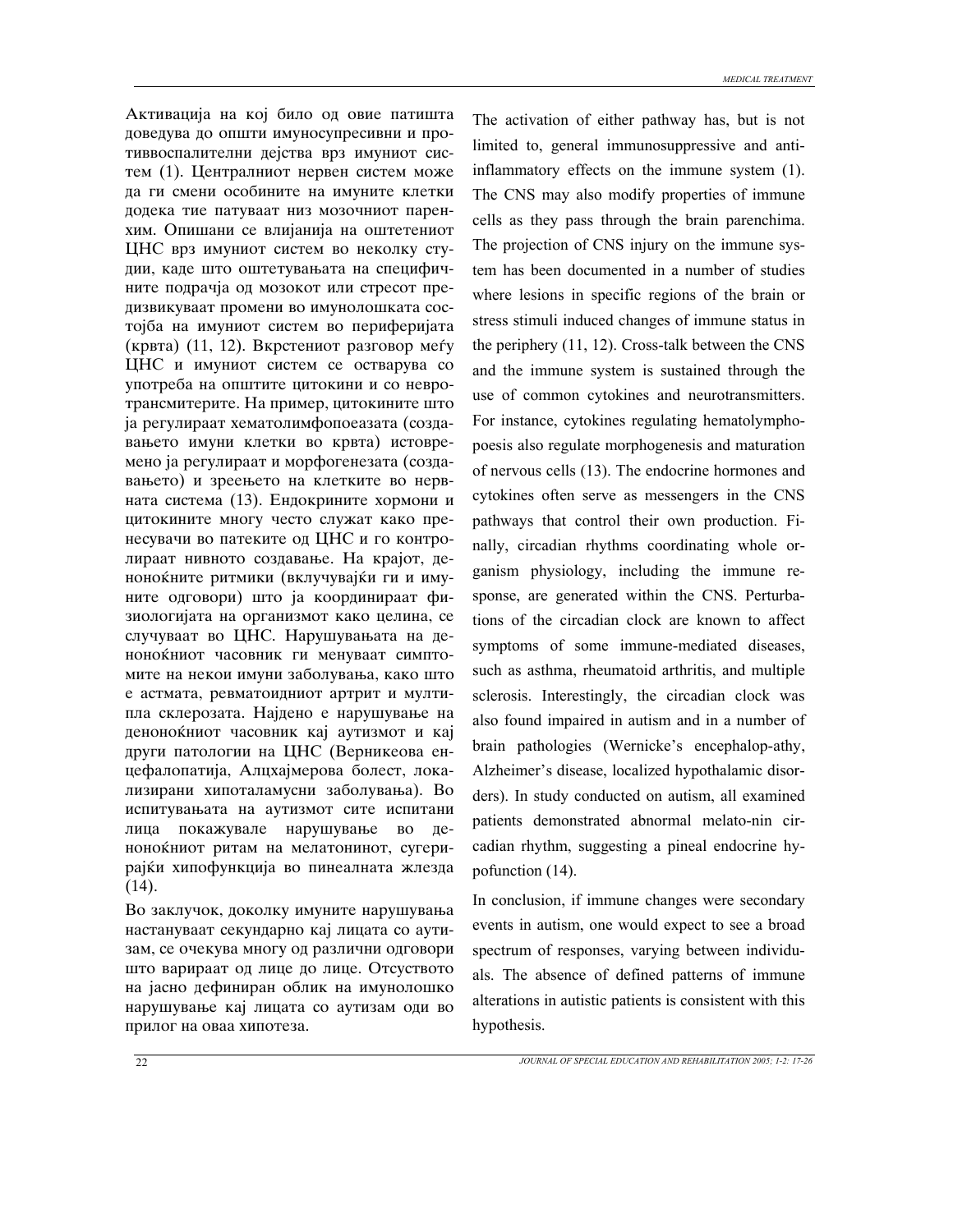## $\bm{a}$ аедничкише нарушувања меѓу нервни $o\overline{u}$  и имунио $\overline{u}$  сис $\overline{u}$ ем

Заедничките нарушувања на ЦНС и на имуниот систем може да настанат поради истовремен недостиг само во овие два система од човековиот организам или поради примарна причина што е надвор од овие два система, а влијае и врз двата система. Неневралните симптоми во аутизмот и другите первазивни развојни нарушувања остануваат незабележани во споредба со очигледната психијатриска слика. Повеќето автори објавуваат непрепознаени промени во црниот дроб и во дигестивниот систем кај лицата со аутизам. Најдена е нарушена црнодробна детоксификација (што ја надминува максималната толеранција кај возрасни) кај сите 20 деца со дијагноза на аутизам (15). Најдена е нарушена пропуштливост на цревата кај 9 од 21 лице со аутизам, но кај ниедно од 40 контроли, што сугерира дека има нарушување во цревната мукоза (16). Понатамошните студии открија хронични гастроинтестинални нарушувања како рекурентен наод кај лицата со аутизам (17). Ние најдовме значително зголемени концентрации на ИгГ4 кај децата со аутизам од двата пола, зголемени концентрации на ИгГ1 кај машките деца со аутизам и зголемени вредности на ИгГ и ИгГ1 кај женските деца со аутизам во споредба со нивните здрави браќа, односно сестри (18). Во најновиот труд ги изнесовме резултатите од специфичните противтела кај децата со аутизам во Република Македонија и најдовме дека ИгА, ИгГ и ИгЕ специфичните противтела во плазма за алфа-лакталбумин (f76), бета-лактглобулин (f77), казеин (f78), глутен (f79), и глијадин (f98), како и вкупниот ИгЕ се значително зголемени (19). Најновите епидемиолошки испитувања покажаа дека кај 18.8% од лицата со аутизам се најдени симптоми за гастроинтестинални нарушувања (20).

## *Defects Shared between the Nervous and Immune Systems*

Parallel changes that occur in both the CNS and the immune systems in the course of the disease may be due to a deficiency inherent only to these two systems or reflect a more complex systemic condition where the primary source of pathology is located elsewhere, but influence to these two systems. Non-neural symptoms in autism and other pervasive developmental disorders may remain unnoticed compared to the more obvious psychiatric features. Multiple reports have suggested unrecognized liver/gut involvement in autism. Abnormal liver detoxification profiles exceeding adult maximum tolerance were found in all of 20 children diagnosed with autism (15). Abnormal intestinal permeability suggesting gut mucosal damage was noted in 9 of the 21 autistic patients, but in none of the 40 controls (16). Further studies identified chronic gastrointestinal abnormalities as recurrent findings in autistic children (17). We found significantly increased concentrations of IgG4 in the children with autism of both male and female, increased concentrations of IgG1 in male children with autism, and increased concentrations of IgG and IgG1 in the female children with autism in comparison with their healthy brothers and sisters (18). In our recent paper we presented the results of the specific antibodies in the children with autism in the Republic of Macedonia and found that specific IgA, IgG, and IgE antibodies in the plasma against alpha-lactalbumin (f76), beta-lactglobulin (f77), casein (f78)), gluten (f79), and gliadin (f98), as well as total IgE are significantly increased (19). A recent epidemiological study has estimated 18.8% comorbidity of PDD with sub-clinical gastrointestinal symptoms (20).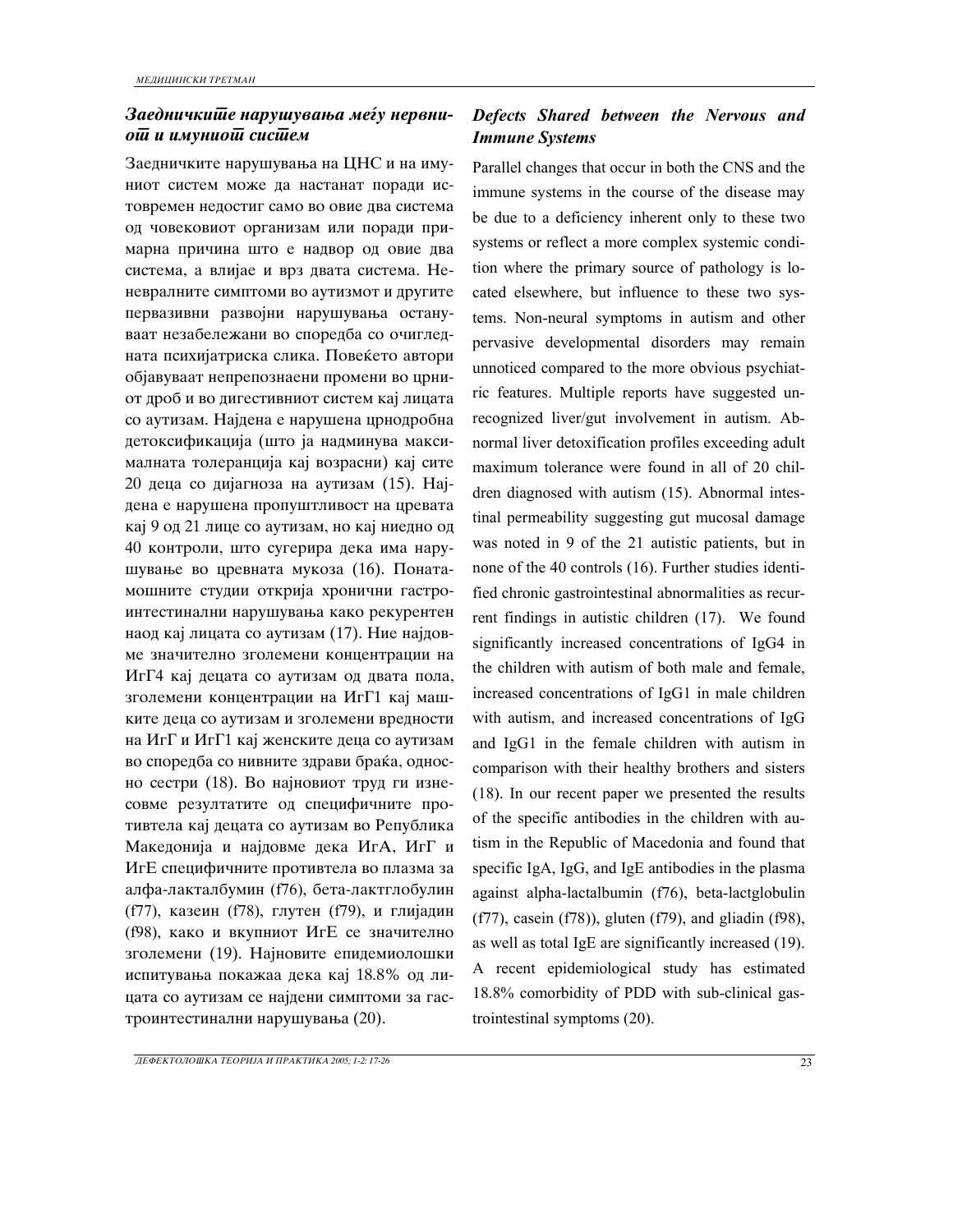Автоимуниот лимфопролиферативен синдром (АЛПС) е втор пример за системска состојба што може да се спореди со патологијата на аутизмот. Тоа е неодамна препознаено заболување со мутација на протеините од Фас-остварениот Т-Ли апоптотичен пат, кој доведува до општо нарушување на лимфоцитната хомеостаза и нормалната имунолошка толеранција (21). Во најновиот труд пациентите со мутација на умирачкиот домен од Фас-рецепторот и манифестациите на АЛПС (22) покажуваат брза развојна регресија со аутистички поведенија во исто време со појавата на АЛПС во 18-месечна возраст. Овие резултати укажуваат дека општото нарушување на автоимунитетот кај децата може да доведе до невробихејвиорални нарушувања слични на аутизмот.

### *Прейораки за имунолошко исйишување kaj лица со аушизам*

Испитување имуната функција кај лица со аутизам може да се изведе со: Основен *imunolo{ki komplet* i so *Dopolnitelen imunolo{ki komplet*.

Во Основниош имунолошки комилеш спаѓаат следниве испитувања:

• Имуноглобулински класи (ИгГ, ИгМ,  $HrA, HrE);$ 

• Алерголошки испитувања (серумски специфични алергени од храна: f76 alfalactalbumin, f77 beta-lactglobulin, f78 casein, f79 gluten, f98 gliadin);

Имуногенетски испитувања (XЛА-А, ХЛА-Б, ХЛА-Ц, ХЛА-ДРБ1, ХЛА-ДКу)

Во Дойолни<del>йелниой</del> имунолошки ком- $\bar{\mu}$ *ae* $\bar{\mu}$  cuataat:

• Имуноглобулински поткласи (ИгГ1,  $Mr\Gamma2, Mr\Gamma3, Mr\Gamma4);$ 

• Автоантитела во серум кон миелин базичен протеин (МБП), неврон аксон филаментозен протеин (НАФП), глијален фибриларен киселински протеин (ГФКП);

Одредување нивоата на ТНФ-α, гама-ИФН, ИЛ-2, ИЛ-6, ИЛ-12;

Autoimmune lymphoproliferative syndrome (ALPS) is another example of a systemic condition, which may be relevant to autistic pathology. It is a recently recognized disease where mutations in proteins from the Fas-mediated T-cell apoptosis pathway lead to the general breakdown of lymphocyte homeostasis and normal immunologic tolerance (21). In a recent report, a patient with a mutation in the death domain of the Fas receptor and ALPS manifestations (22) demonstrated rapid developmental regression with autistic behavior coincident with the onset of ALPS at 18 months of age. These results shows that general outbreak of autoimmunity in childhood may result in autisticlike neurobehavioral sequelae.

## *Recommendations for Immunological Investigations of Persons with Autism*

Immunological investigations of persons with autism can be evaluated with: *The Basic Immuno-Panel*, and *Additional Immuno-Panel*.

In *the Basic Immuno-Panel* are included following investigations:

• Immunoglobuline classes (IgG, IgM, IgA, IgE);

• Investigations of serum specific food allergenes (f76 alfa-lactalbumin, f77 beta-lactglobulin, f78 casein, f79 gluten, f98 gliadin);

• Immunogenetic investigations (HLA-A, HLA-B, HLA-C, HLA-DRB1, HLA-DQ);

In *the Additional Immuno-Panel* are included following investigations:

• Immunoglobuline subclasses (IgG1, IgG2, IgG3, IgG4);

• Determination of serum autoantibody level against myelin basic protein (MBP), neuron-axon filament protein (NAFP), and glial fibrillary acidic protein (GFAP);

Determination of plasma level of TNF- $\alpha$ , IFN- $\gamma$ , IL-2, IL-6, IL-12;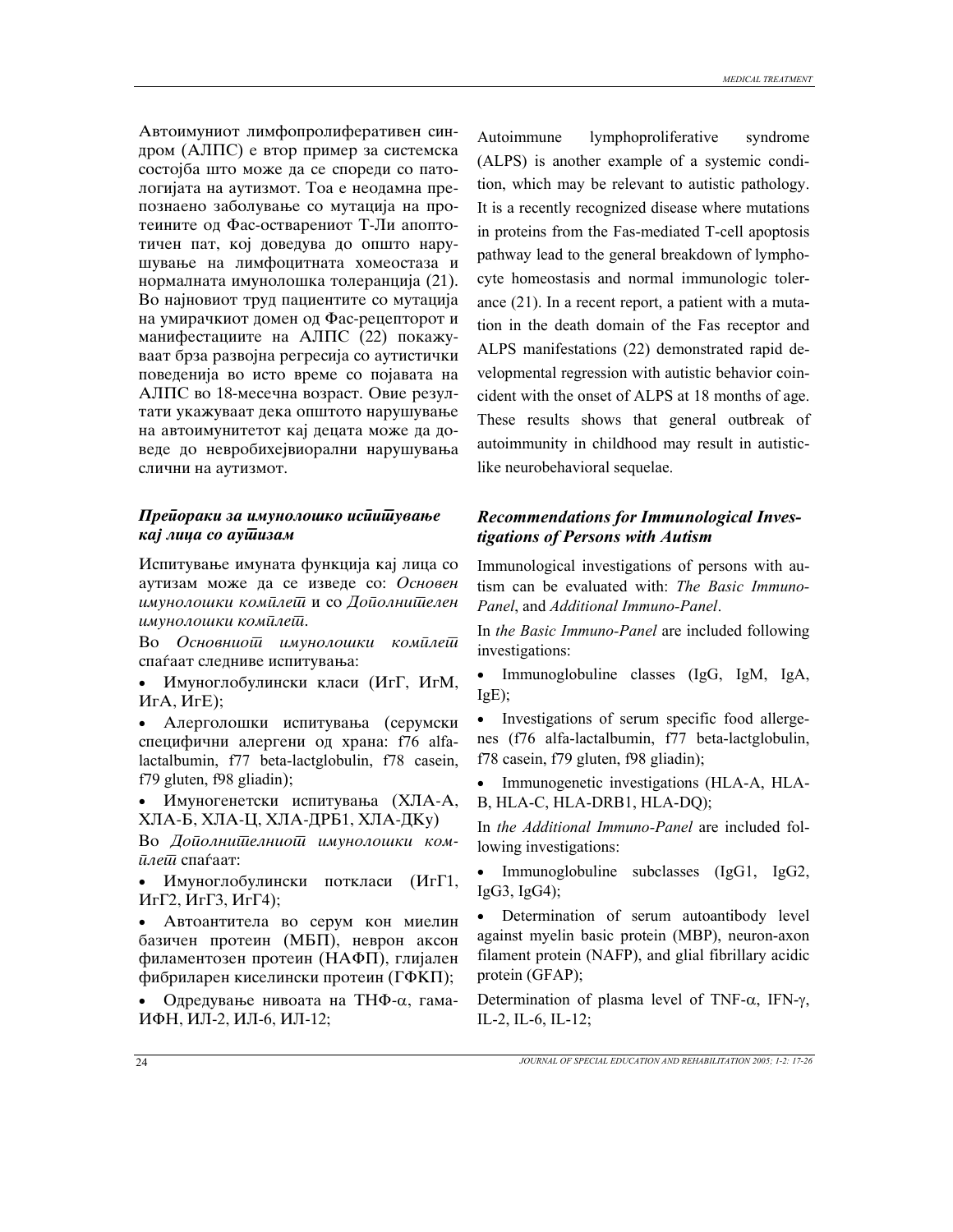• Одредување ЦД4, ЦД8, ЦД26, ЦД69маркерите.

Испитувањата треба да се направат кај децата со аутизам, кај нивните родители и кај браќата и сестрите.

Трудот е дел од проектите: "Серумски имуноглобулини и специфични алергени од храна кај лица со аутизам во Република Македонија" (#40221400/0) и "ХЛА-ДНК испитувања кај фамилии со аутизам во Република Македонија" (#40117101/0) финансирани од Министерство за наука и образование на Република Македонија. Особена благодарност им искажувам на родителите и децата со аутизам, на Заводот за рехабилитација на слух, говор и глас, Заводот за ментално здравје во Скопје, Специјалниот завод Демир Капија и на Институтот за дефектологија, Филозофски факултет, Универзитет "Св. Кирил и Методиј", Скопје за соработката во овие проекти. Посебна благодарност им должам на проф. д-р Љупчо Ајдински, проф. д-р Драгослав Копачев, проф. д-р Ристо Петров и доц. д-р Владимир Трајковски од Институтот за дефектологија, Филозофски факултет, Скопје за соработката во дефинирање на истражувањата и при изработката на проектите. Специјална благодарност им искажувам и на Елена Захариева за помошта при земање примероци од крв, обработка и нивно складирање, како и на асист. д-р Александар Петличковски, асист. д-р Ана Стрезова, и биотехнолог Оливија Ефинска-Младеновска за обработка на резултатите.

Determination of CD4, CD8, CD26, CD69 markers.

Investigations should be done in the children with autism, their parents, and siblings (brothers and sisters).

### *Blagodarnost Acknowledgement*

This work was a part of the project "Serum Immunoglobulins and Specific Food Allergens in People with Autism in the Republic of Macedonia" (Grant No. 40221400/0), and "HLA-DNA investigations in the families with autism in the Republic of Macedonia" (Grant No. 40117101/0) sponsored by the Ministry of Education and Sciences of the Republic of Macedonia. I thank especially the parents and the children with autism, the medical staff of the Department for Rehabilitation of Hearing, Speech, and Voice, the Department for Mental Health in Skopje, Special Department in Demir Kapija, and the Institute of Special Education and Rehabilitation, Faculty of Philosophy, Ss Ciril and Metodij University in Skopje for their cooperation in these projects. I thank Prof. Dr. Ljupcho Ajdinski, Prof. Dr. Dragoslav Kopachev, Prof. Dr. Risto Petrov, and Assist. Prof. Dr. Vladimir Trajkovski from the Institute of Special Education and Rehabilitation, Faculty of Philosophy, Ss Cyril and Metodius University in Skopje for the cooperation in defining and conducting the projects. Special thanks go to Elena Zharieva for taking blood samples, handling and deposition, as well as to Assist. Dr. Aleksandar Petlichkovski, Assist. Dr. Ana Strezova, and biotechnologist Olivija Efinska-Mladenovska for analysis of samples.